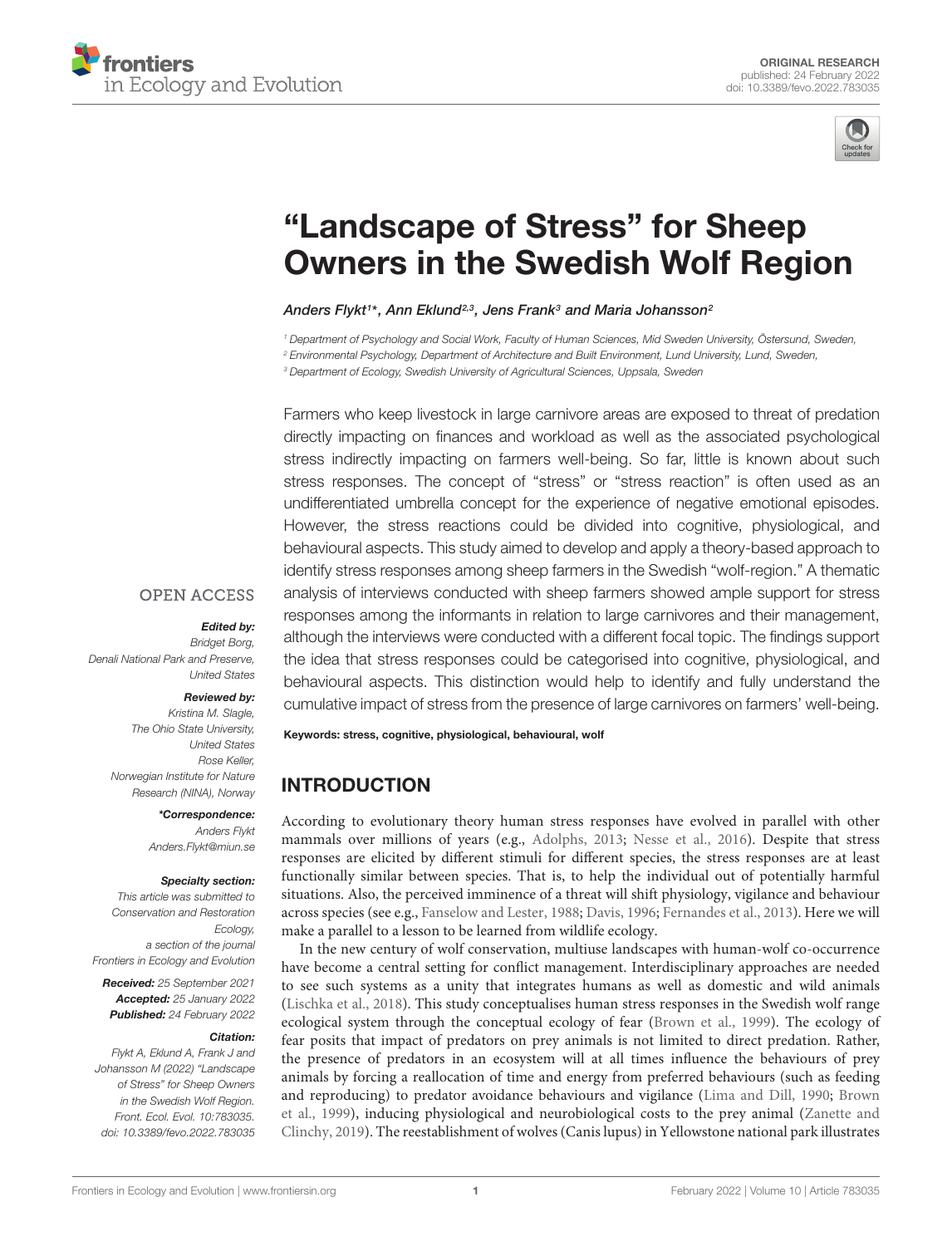the concept, as increasing levels of vigilance in elk and bison is observed in areas with wolves in comparison to areas without wolves, generating a "landscape of fear" for the prey [\(Laundré et al.,](#page-9-5) [2001\)](#page-9-5). This effect was particularly pronounced in females caring for their young, likely reflecting a cost-benefit evaluation in relation to the prey's or the protégé's vulnerability [\(Laundré et al.,](#page-9-5) [2001\)](#page-9-5).

Following the same ecological reasoning for predators in multiuse landscapes, such as wolves on the Scandinavian peninsula, a landscape of fear may cause wolves to avoid areas with human settlements and activity [\(Carricondo-Sanchez et al.,](#page-9-6) [2020\)](#page-9-6). Nevertheless, attacks on livestock and pets do occur [\(Frank](#page-9-7) [et al.,](#page-9-7) [2021\)](#page-9-7), making people fear for the safety of pets and livestock [\(Frank et al.,](#page-9-8) [2015\)](#page-9-8). In such an interaction, wolves and humans alike can be considered the feared or fearful party in this socio-ecological system [\(Lischka et al.,](#page-10-1) [2018\)](#page-10-1). In this context, we will focus on the individual human perspective and use a basic psychological approach focusing on the fundamental responses to describe this "multiuse landscape of stress," applying it on the sheep owners in the Swedish wolf range. The use of stress instead of fear is because the concept of stress in psychology encompasses a wider variety and blends of vaguely defined negative emotions [\(Lazarus,](#page-9-9) [1993\)](#page-9-9). Stress is here referring to a response that from an evolutionary perspective has evolved to help the individual to handle threats. Human stress responses have evolved over millions of years, together with that of other mammalian species [\(Adolphs,](#page-9-0) [2013\)](#page-9-0). Therefore, just as the wild prey, humans may respond to the mere presence of wolves with changes in behaviour, vigilance (cognition), heart rate, and other physiological responses [\(Lima and Dill,](#page-10-2) [1990;](#page-10-2) [Brown et al.,](#page-9-4) [1999;](#page-9-4) [Zanette and Clinchy,](#page-10-3) [2019\)](#page-10-3).

The elicitation of stress in humans, whether physical or mental, is based on appraisals in relation to the individual's goals (i.e., to what extent is a stimulus threatening the goals of the individual) based on the individuals' experience during the course of their lifetime [\(Arnold,](#page-9-10) [1960\)](#page-9-10). Following [Leventhal and](#page-10-4) [Scherer](#page-10-4) [\(1987\)](#page-10-4) such appraisal processes are made at different levels of cognitive elaboration, from automatic processing till highly cognitively elaborated processes, reflecting ontological learning in the specific cultural setting of the individual. Highly cognitively elaborated processes are therefore likely to involve people's social context and the related values and norms of their society belonging.

From the psychological perspective, interactions between people and wildlife may take many shapes. Interactions may, as with species in an ecological system, occur either as direct interaction in an encounter situation or as indirect interaction based on memories of previous personal experiences, stories about other people's experiences, or on new information. People who live within wildlife ranges are likely to be consciously and/or non-consciously affected by their experiences of wildlife in their daily life. These experiences could be perceived as both positive and/or negative. The latter are often triggered by feelings of insecurity due to unsafe conditions, exposure to danger, risk, or fear (for a review see [Methorst et al.,](#page-10-5) [2020\)](#page-10-5).

In areas with wolves, sheep owners are particularly susceptible direct and indirect wolf interactions. Similar to the vulnerability of female elk and bison with young offspring in Yellowstone's wolf areas [\(Laundré et al.,](#page-9-5) [2001\)](#page-9-5), livestock farmers care for their livestock, and are expected to become more vigilant at the presence of potential threats to their animals. Direct interactions with wolves may imply financial losses if sheep are injured or killed. However, the sheep owners' concern for the welfare of their animals may also imply that indirect interactions, in which the mere perception of the presence of wildlife or reflection on previous experiences and learning, can trigger negative thoughts and feelings [\(Eklund et al.,](#page-9-11) [2020\)](#page-9-11). Notably, these "intangible effects," are more likely to be associated with negative attitudes toward large mammals, which also includes large carnivores [\(Kansky and Knight,](#page-9-12) [2014\)](#page-9-12) such as wolves.

The number of people directly affected by wolf predation on sheep, cattle, and dogs in Sweden is limited to roughly some hundred per year (for sheep  $\sim$  200 people) according to [Frank](#page-9-13) [et al.](#page-9-13) [\(2019\)](#page-9-13). However, the number of people who are indirectly affected is substantially larger as the mere thought of a predation event may elicit stress, involving emotions of anxiety, fear, anger, worry, despair, and sadness. This stress can be expressed through a combination of various subjective experiences and physiological and behavioural responses.

The occurrence of stress and its impact on farmers', also including sheep owners', mental well-being has been observed worldwide [\(Hagen et al.,](#page-9-14) [2019;](#page-9-14) [Yazd et al.,](#page-10-6) [2019\)](#page-10-6). Sources of stress have been attributed to heavy workload and financial issues, as well as to concerns over potential threats to animals [\(Yazd et al.,](#page-10-6) [2019\)](#page-10-6). In Scandinavia, the growing wolf population is recurrently pointed out as a source of stress to sheep owners by the farming associations [\(LRF \[The Federation of Swedish Farmers\],](#page-10-7) [2013\)](#page-10-7). [Zahl-Tanem et al.](#page-10-8) [\(2020\)](#page-10-8) investigated stress among Norwegian sheep owners in relation to wolf areas and wolf attacks. In this particular case, stress levels were impacted by the farmers' attachment to their livestock, their lack of control in reducing their own stress after predation events (combined with a lack of trust in the authorities), and their perceived need to make changes to their everyday lives in order to handle the ambient pressures caused by the presence of wolves.

Sheep owners who lived in areas where sheep had been lost to wolves during the past 5 years scored significantly higher on psychological stress than did farmers without sheep production in these areas, as well as sheep owners elsewhere in Norway [\(Zahl-Tanem et al.,](#page-10-8) [2020\)](#page-10-8). Sheep owners who had experienced wolf attacks, also reported in follow-up interviews that they had experienced sleeplessness, guilt, and a constant state of anxiety. These results may not be directly transferable to Swedish conditions due to the different sheep farming practices employed in the two countries. However, stress among Swedish livestock keepers including sheep owners has also been described in a recent report from the Swedish Environmental Protection Agency [\(Sjölander-Lindqvist et al.,](#page-10-9) [2021\)](#page-10-9). This report indicated that a larger percentage of sheep owners put up protective fences than other livestock owners. However, the reported reduction of worries and stress was at best only partial for those using these fences. Thus, there are indications that stress could be trigged by perceived risks of direct interactions with wolves also in the Swedish context. However, due to the relatively lower risk of a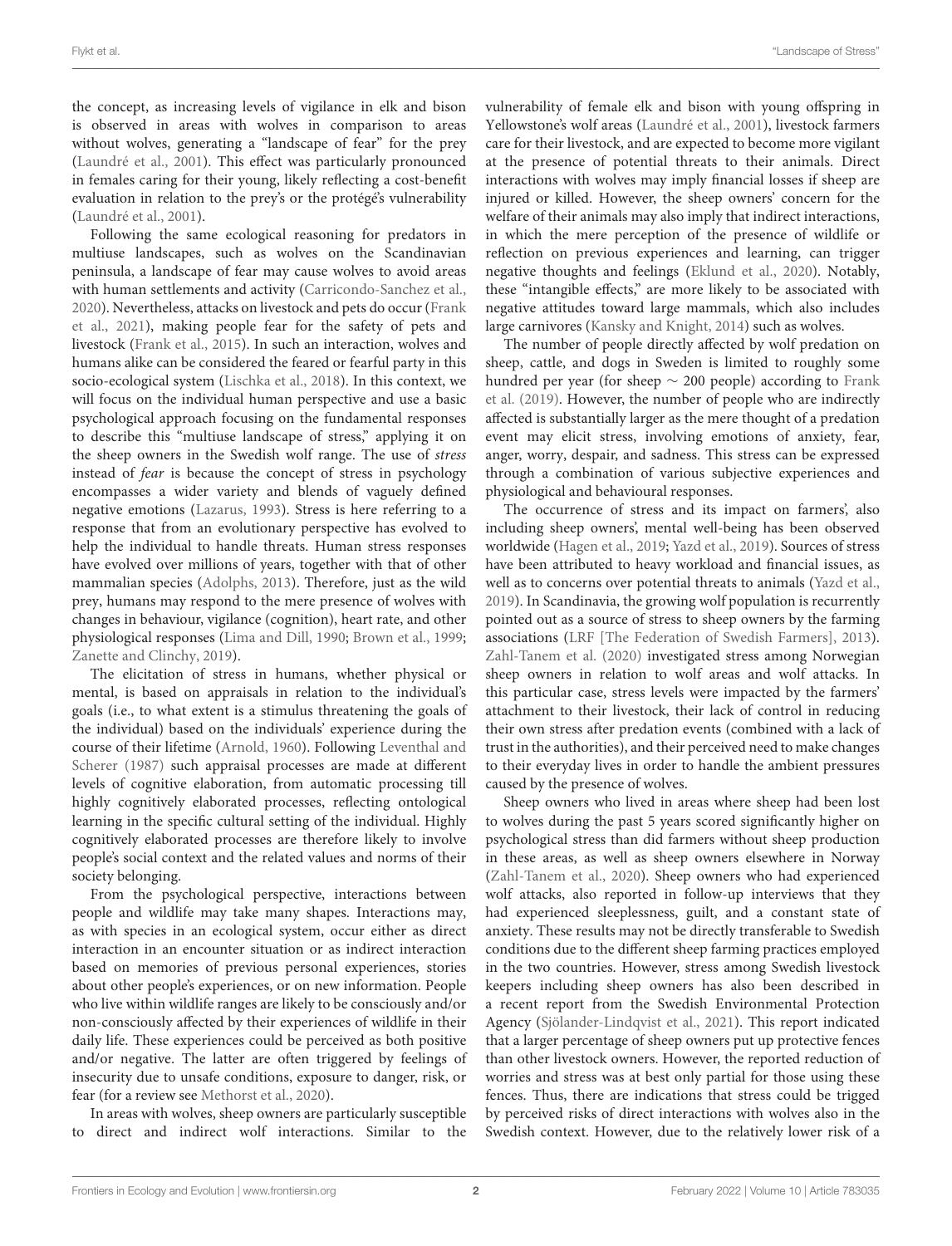direct interaction in an attack on the sheep (which are to a greater extent free ranging in Norway, but kept in enclosures in Sweden), it is reasonable to assume, that the stress is often elicited by the mere awareness that wolves may be present in the vicinity.

Considering sheep owners as part of the same socialecological system in which wolves occur, we can depart from established psychological theory on human stress and describe a theoretical framework that facilitates understanding and systematic documentation of wolf-induced stress on sheep owners. The paper is divided into two parts. First, we present a framework based on psychological research on stress responses. Starting with a brief history of the use of the concept of stress, we introduce the current terminology, we describe the concepts of stressor (e.g., the stimulus causing the stress in the individual) and how the stressors can be acute or ambient, and how effect of low intensive stressors over time can accumulate. We also outline how stress responses can be expressed within three different domains: Behavioural, Cognitive, and Somatic. Second, we apply the framework on information collected in focus groups discussions among sheep owners in Sweden to illustrate the impact that carnivores have on the "landscape of stress." Moreover, we outline different aspects of the stress caused by the perceived threat by wolves.

# A THEORETICAL FRAMEWORK

## Stress as a General Response

The use of the concept of stress in psychology derives from physics, and originates from the Latin word stringere, which mean to tighten, or to tie around tightly. [Selye](#page-10-10) [\(1993\)](#page-10-10) introduced stress in psychology in the 1930s (originally referred to as General adoption syndrome (GAS), or Biological stress syndrome). [Selye](#page-10-10) [\(1993\)](#page-10-10) considered stress, as a non-specific response constituting of a bodily response that was the same independently of what triggered it, meaning that the stimulus could be either physical or mental. This general response was described as an activation of the body to help the individual to maintain ongoing activities, or to try to go back to an activity that had been interrupted [\(Feuerstein et al.,](#page-9-15) [1986\)](#page-9-15). This idea of stress as a broad concept is still relevant in psychology and has a broad use in society. Thus, it is important to recall that the stress is referring to a response that from an evolutionary perspective has evolved to help the individual to handle threats, but that in many circumstances for humans in society of today the stress response may be irrelevant, as the context is different compared to when the reaction evolved (see e.g., [Nesse et al.,](#page-10-0) [2016\)](#page-10-0). Although stress involves a broad range of negative emotions, the emotion of fear is often a main ingredient [\(Steimer,](#page-10-11) [2002;](#page-10-11) [Adolphs,](#page-9-0) [2013\)](#page-9-0).

## **Stressors**

Despite that the stressor varies due to ontological learning in the specific cultural setting of the individual, stressors elicit the same kind of basic stress responses. When no stressor (/threat) is present or expected, the individual (humans, as well as most other mammals) will engage in their preferred activity. However, as soon as the individual experiences a probability of encountering a stressor (e.g., threat), different aspects of the preferred activity will change. As an example, foraging could become more efficient/rushed in between episodes of heightened vigilance when an encounter of a stressor is considered probable [\(Fanselow and Lester,](#page-9-1) [1988\)](#page-9-1). Such a behavioural response would have evolved to help the individual handle the stressor by directing attention toward the stressor, assuming that the cost of the behavioural change is less than that of being eaten by the carnivore. That is, the frequency, location, time of the day for the activity or some other aspect will change to reduce the probability of encountering the stressor.

# Acute Respectively Ambient Stressors

Stress could be triggered either by an abrupt change in the environment (acute stressor), or by a slow or accumulative increase over time (stressor). The experience of how close in time or space the stressor is (i.e., the imminence) will affect the following response [\(Fanselow and Lester,](#page-9-1) [1988;](#page-9-1) [Maren,](#page-10-12) [2007;](#page-10-12) [Fernandes et al.,](#page-9-3) [2013;](#page-9-3) [Löw et al.,](#page-10-13) [2015\)](#page-10-13). The sudden onset by an acute stressor may result in a stress response that helps the individual manage the stressor. An example of an acute stressor for a sheep owner could be if the sheep are attacked by a wolf. Here, the stress response would imply actions that result in deterring the wolf from killing more sheep. When the sheep are saved from the wolf attack, the sheep owners' acute stress would be temporally relieved.

On the contrary, a slow increase in a number of different demands and threats may instead accumulate low intensity physiological effects of the stress response(s), for example, muscle aches from low intensive muscle tension. This is often the case with the presence of so-called ambient stressors, such as low intense stimuli in the environment (e.g., presence of background noise and air pollution, [Glass and Singer,](#page-9-16) [1972\)](#page-9-16). The presence of wolves in the landscape may constitute an ambient stressor to the sheep owner, which could on its own be manageable, but could be detrimental if it occurs alongside other stressors.

# Cumulative Stress

The theory on cumulative stress can explain why the wolf, as an ambient stressor which co-occurs with other stressors, can have a large impact on the sheep owner's psychological well-being. This theory suggests that low intensive exposure to several ambient environmental stressors, in parallel or temporally close in time, can result in negative effects on psychological well-being [\(Evans,](#page-9-17) [1996\)](#page-9-17), because the mental cost of handling one stressor reduces the capacity to handle an additional stressor [\(Baum et al.,](#page-9-18) [1982\)](#page-9-18). As such, stressors within different domains must be considered in parallel [\(Evans et al.,](#page-9-19) [2012\)](#page-9-19). As an example, sheep owners are subject to a number of different stressors in their daily life (see [Yazd et al.,](#page-10-6) [2019\)](#page-10-6). Such stressors are, for example, filling out government forms, bad weather, adjusting to new government regulations and policies [\(McGregor et al.,](#page-10-14) [1995\)](#page-10-14), concerns about the future of the farm, outsiders not understanding the nature of farming [\(Kearney et al.,](#page-9-20) [2014\)](#page-9-20), and these stressors have been shown to negatively affect psychological wellbeing among farmers [\(Yazd et al.,](#page-10-6) [2019\)](#page-10-6). This means that if a sheep owner is already concerned about the financial situation and heavy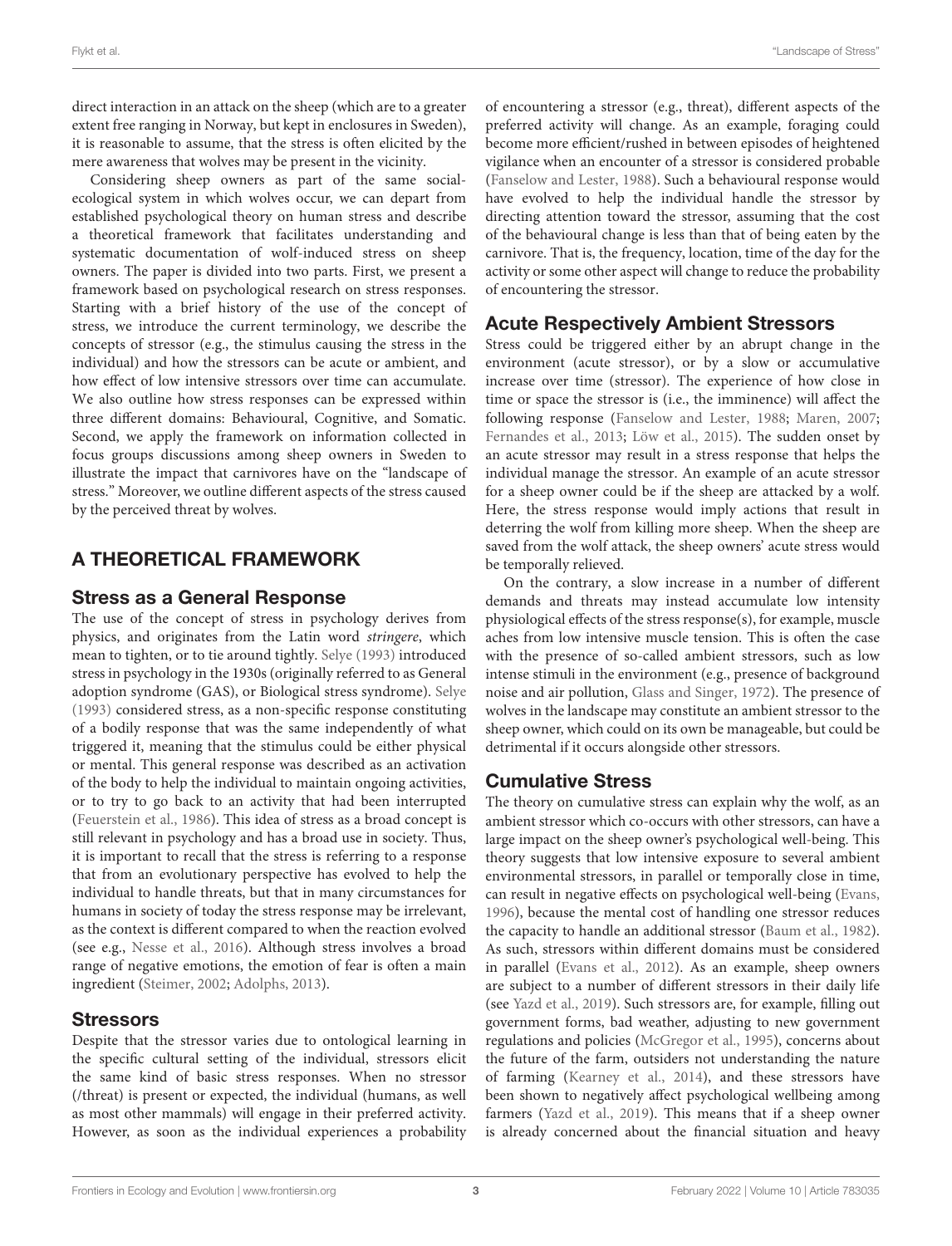workload, regardless of the risk of an attack, the mere presence of wolves in the surrounding landscape could exponentially increase the amount of stress the sheep owner experiences [\(Zahl-Tanem](#page-10-8) [et al.,](#page-10-8) [2020\)](#page-10-8). The cumulative effect of the various stressors must therefore be considered in order to fully understand farmers' stress responses to the presence of wolves. Cumulative effects of stress should be understood both as the presence of stressors (e.g., the perceived imminence of wolf attacks or workload associated with implementation of protective measures), and as the absence of coping ability to reduce the effect of the stressors (e.g., social support, financial compensation etc.). Intrusive thoughts about wolves as a looming threat of an encounter (direct or vicariously via the livestock) add to the stress response and are likely to impact on perceived quality of life.

# Three Domains of Interlinked Stress **Responses**

Similar to the responses of wild prey with changes in behaviour, vigilance (cognition), and physiological responses to wolves [\(Lima and Dill,](#page-10-2) [1990;](#page-10-2) [Brown et al.,](#page-9-4) [1999;](#page-9-4) [Zanette and Clinchy,](#page-10-3) [2019\)](#page-10-3), human stress responses can also be categorised into three domains: Behaviour, Cognitive, and Physiological responses (**[Figures 1](#page-3-0)**, **[2](#page-3-1)**). The three response domains are interconnected and may occur simultaneously or as direct consequence of one another. However, a response in one domain may be more salient in one situation to one person than to another person, or to the same person in another situation.

To illustrate the close interlinkage of stress responses we will slightly shift the focus from the broad concept of stress to one specific emotional part of stress, fear. A situation where a person perceives a stressor that is appraised as involving some type of threat triggers fear. Fear stimulates behaviours that have provided an evolutionary advantage for the individual to handle the situation. That could be through fight or flight. The behaviour is accompanied by physiological changes [\(Fanselow and Lester,](#page-9-1) [1988;](#page-9-1) [Fanselow,](#page-9-21) [1994\)](#page-9-21), and changes in the possibilities for higher cognitive functioning in humans such as simple decision making (e.g., [Flykt et al.,](#page-9-22) [2013\)](#page-9-22). These interlinked responses have been described as a defence cascade [\(Kozlowska et al.,](#page-9-23) [2015\)](#page-9-23). If a fight or flight response is not possible in a specific situation, or might not relieve the experience of an increased probability of encountering the stressor, the response may translate into an intrusive thought that takes mental resources from attention to other issues and thus impair learning and memory. Below we take a closer look at the domains of stress responses.

## Behavioural Responses

The human stress responses can be categorised into operational and non-operational (i.e., made to obtain a goal or not) behaviours. Operational behaviours can be further divided into functional (i.e., enable the individual to handle the situation to some extent, to reach the goal of avoiding the threat) and non-functional (i.e., will not help the individual to handle the situation) behaviour. When faced with the stressor there will be a freezing response that might be too small to experience by the naked eye, but that could still be measured [\(Davis,](#page-9-2) [1996\)](#page-9-2).



<span id="page-3-0"></span>



<span id="page-3-1"></span>FIGURE 2 | The results from the analysis. Not all subcategories have annotations, as these aspects of the stress response were not reported during the group discussions.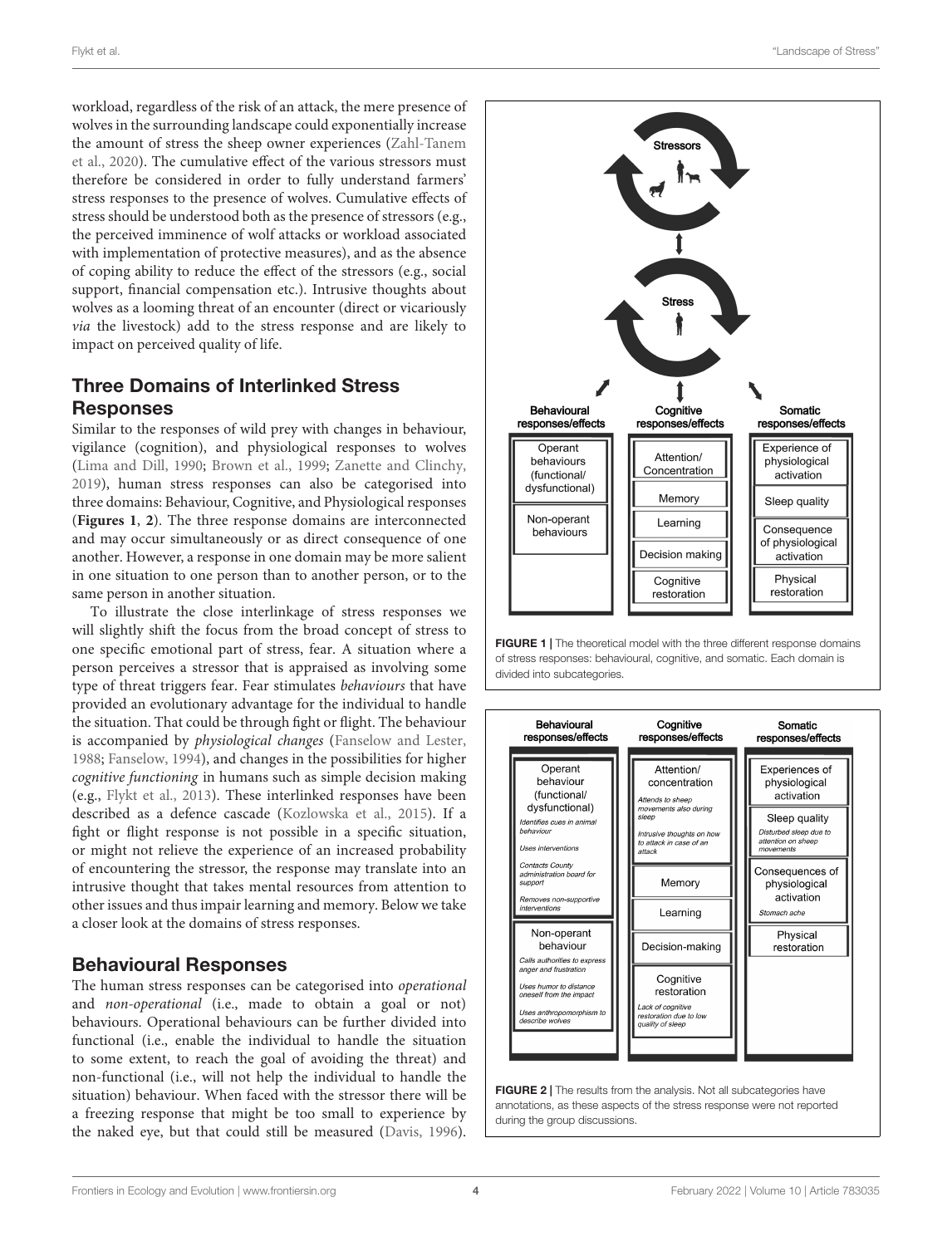Freezing is a muscle tension intended to prepare the individual for initiating an abrupt action that is aimed at increasing the distance to the stressor by fleeing from, or when flight is not an option attacking (/handling), the stressor [\(Azrin et al.,](#page-9-24) [1967\)](#page-9-24) when it gets too close.

# Cognitive Responses

Cognitive aspects of the stress responses can be expressed as problems with attention, memory, and learning [\(Kausche and](#page-9-25) [Schwabe,](#page-9-25) [2020\)](#page-9-25), as well as decision-making [\(Starcke and Brand,](#page-10-15) [2012\)](#page-10-15). As an example, exposure to a threat (e.g., large carnivores, or other animals experienced as threats/stressors) also requires mental resources which in turn reduces speed and accuracy of relatively simple tasks (e.g., [Flykt and Bjärtå,](#page-9-26) [2008;](#page-9-26) [Flykt et al.,](#page-9-22) [2013\)](#page-9-22). This is coherent with the fact that that humans blood flow in the prefrontal cortex (a region associated with cognitive control, see [Miller and Cohen,](#page-10-16) [2001\)](#page-10-16) decreases during intensive stress [\(Garcia et al.,](#page-9-27) [1999\)](#page-9-27). The frequencies of cognitive responses will indicate the possibility for cognitive restoration.

## Physiological Responses

Physiological or somatic aspects of the stress responses can be a direct experience of physiological activation, such as an increase in heart rate [\(Tyra et al.,](#page-10-17) [2020\)](#page-10-17), sweaty palms [\(Boucsein,](#page-9-28) [1992,](#page-9-28) p. 284–285), and a shortness of breath [\(Kreibig,](#page-9-29) [2010\)](#page-9-29), but can also be experienced as consequences of physiological activation, such as muscle tension [\(Bird et al.,](#page-9-30) [1985\)](#page-9-30), stomach pain [\(Brobeck](#page-9-31) [et al.,](#page-9-31) [2007\)](#page-9-31), and headaches [\(Nash and Thebarge,](#page-10-18) [2006\)](#page-10-18). Reduced sleep quality [\(Åkerstedt et al.,](#page-9-32) [2012;](#page-9-32) [Cardoso and Ramos,](#page-9-33) [2018\)](#page-9-33) could also be a result of stress in the somatic/physiological domain. A prolonged stressor that cannot be relieved in fight or flight actions, but that lingers over a long period of time, results in an accumulation of stress and could result in muscle aches and other physiological consequences, as well as a lack of physical restoration. One reason for why such an accumulation occurs for sheep owners in wolf areas, is that they are regularly exposed to stimuli associated with the wolf that triggers the stress response (e.g., by seeing tracks, scratches, or remains of prey carcasses), but rarely encounter the wolf itself. These behaviours are all related to physiological effects, for example an increase in sweat gland activity and blood pressure and changes in heart rate. The frequencies of these responses will indicate the possibility for physical restoration.

# AN EMPIRICAL APPLICATION OF THE FRAMEWORK: METHODS

This section reports on the application of the theoretical framework to focus group interviews carried out among sheep owners in large carnivore areas in Sweden.

# Participants and Procedure

Interviews were conducted as three focus group meetings with sheep owners in the spring of 2016. All participants were active sheep breeders within the regions that represent the main distribution range of lynx and wolves in Sweden. Participants

owning small herds held on average 50 ewes (range 10–120), participants with medium herds held on average 136 ewes (range 60–300), and participants with large herds held on average 345 ewes (range 130–500). Participants were recruited through the Swedish sheep breeders' association, where a contact person on the board was asked to suggest participants based on their geographical location and the size of their herd. Focus groups were held in three different counties, including participants with smaller herds in Uppsala, medium sized herds in Värmland, and larger herds in Örebro county. All three counties are in the southcentral parts of Sweden, an area mainly dominated by a mosaic landscape of agriculture, lakes, and boreal forest production.

Because the participants of each group were active in the same region, and within the same organisation, they were familiar with each other since before and appeared comfortable in sharing their experiences in the group setting. The interviewer ensured all were actively participating in the discussion and that no single participant dominated the discussion. There were 4–5 participants in each group, and the semi-structured interviews lasted approximately 2 h following an interview guide. In total, 10 female and 3 male sheep owners participated in the focus groups, and the average age was 49 years (range 32–61). The main focus of the interviews related to the animal owners' views on using various interventions intended to prevent large carnivore attacks on their sheep (see [Eklund et al.,](#page-9-11) [2020\)](#page-9-11). The reason for including participants with various sized herds was that they were expected to face differing challenges in relation to intervention use, which was the main focus of the interviews. However, discussions relating to the contextual appraisals of direct interaction with carnivores spontaneously occurred. Also, the interviews did not specifically focus on wolves, but large carnivores in general, nevertheless the wolf had a pronounced role in the discussions. An event covered in media at the time of the interviews, which was likely salient among the sheep owners and may have influenced the focus on wolves, was the conflict that occurred between the wildlife managing authorities and a large sheep farm in another county. There, the authorities had filed a report on "lack of animal protection" against the farm which had suffered major losses of sheep to wolves. This event was brought up by the sheep owners as a horrific example of wolf management, or as a contrast to their positive experience with the authorities in their counties. All interviews were recorded and transcribed verbatim using Atlas TI 7.0.

## Analysis

We took a deductive approach in our analysis of the interview material. A theoretical framework based in previous research guided the creation of thematic codes on three levels of detail (**[Figure 1](#page-3-0)**). The first level related to the mentioning of stress or other words describing negative emotions, the second level to the mentioning of behavioural, and cognitive or somatic/physiological responses. The third level of detail related to specification of these responses. Stress would in some instances relate directly to interactions with large carnivores but in are other situations related to indirect responses to carnivore management interventions as previously described by [Eklund](#page-9-11)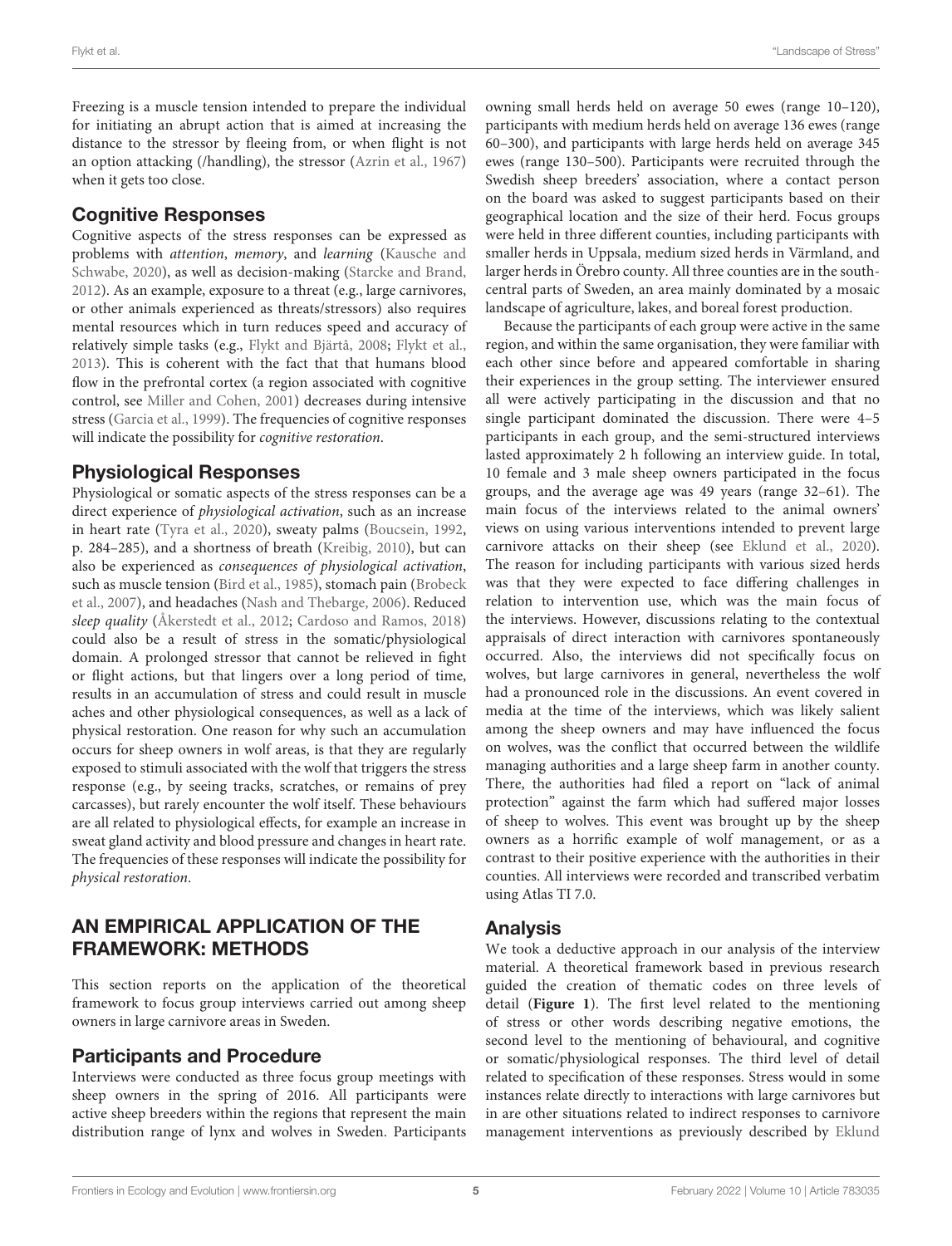[et al.](#page-9-11) [\(2020\)](#page-9-11). Codes were therefore specified as direct or indirect in relation to carnivore interactions.

Intercoder reliability was established by a parallel coding of approximately half an interview, i.e., 1/6th of the total transcribed interview material, undertaken by two co-authors (AF and AE). The initial inter-coder agreement was 72%, and with uncertainties discussed between the two co-authors, inter-coder agreement reached 93%. The remaining uncertainties were discussed with a third co-author (MJ). This discussion highlighted the need for creating an additional coding-theme relating to consequences for social interactions. Several of the uncertainties brought to this discussion specifically related to problematic social communication following carnivore interactions.

# RESULTS/FINDINGS

# The Presence of Reported Stress and Other Words for Negative Emotion

Sheep owners used word like stress and other negative emotion words (worry and anxiety) in relation to wolves and other large carnivores. The sheep owners describe the summer as the time of the year when they would expect the least stress from taking care of the sheep, as the sheep are out grazing in the pasture and only need daily supervision and water. The summer is thus expected to represent a welcome break from the extra work of feeding and cleaning out in the stables. Yet, with the return of the large carnivores, keeping the sheep in the summer pasture is also described as a time which is associated with worry and anxiety. It is during this time that the sheep are kept further from the house and stables and are at higher risk of being predated. This stress would likely not be described as an acute onset of stress, but rather illustrates the prolonged sense of anxiety that would come from an ambient stressor.

"... it was perhaps a month before we were set to release. . .release them [the sheep]. It's a bit stressful too, because essentially they [the tracked wolves] were coming closer and closer. And then I saw. . .after I was out tracking, because we had had some snow, and then I became even more concerned because I had tracks all around my yard. . ." (Värmland)

These citations illustrate how the mere presence of wolves and other large carnivores are appraised stressors, which goes in line with the findings in previous studies [\(Yazd et al.,](#page-10-6) [2019;](#page-10-6) [Sjölander-Lindqvist et al.,](#page-10-9) [2021\)](#page-10-9). In the participants' references to the stressor they talk about stress as closely connected to feelings such as worry and anxiety [\(Lazarus,](#page-9-9) [1993\)](#page-9-9).

#### "The entire summer is one prolonged agony" (Örebro)

#### "You can never quite describe that worry" (Örebro)

The onset of such negative emotional outcomes may stimulate behavioural reactions to deal with the stressor and reduce the negative emotion. Worry has for instance been identified as a link between the experienced carnivore presence and behavioural adjustments used to cope with the threat [\(Eklund et al.,](#page-9-11) [2020\)](#page-9-11).

# Operant Behaviours

The expanding carnivore populations have resulted in an increased vigilance among sheep owners. Such increased vigilance is part of an operant behaviour directed at handling the situation, for instance through attempts of identifying cues in the animals' behaviour and predict the risk of a large carnivore attack:

"Because you always go around listening and being attentive: Is the herd unsettled? In a way it should not be? How are they grazing, how are they standing? Have they herded together? And you kind of register all of those things a lot more than you used to" (Örebro)

To cope with the threat of attacks and in order to reduce stress, sheep owners report using a variety of interventions including carnivore deterring fences and night-time confinement, lambing indoors, removing carcasses and similar attractants as well as the use of scaring devices. In situations where large carnivores have been observed in the vicinity of the farm or pastures, or when attacks on sheep have occurred, the sheep owners may contact the county administration board for support. The use of some interventions, such as keeping animals in small night pens, are undertaken to prevent repeated carnivore attacks subsequent to an initial depredation event. It should be noted that although the interventions intended to prevent large carnivore attacks on sheep are provided as tools for sheep owners coping with the large carnivore threat, the interventions themselves can sometimes evoke additional stress for sheep owners if the intervention is unsuitable for their life situation or provide an increased awareness of threat. This implies cumulative stress. In such cases a functional operant behaviour to reduce the experienced stress can be to remove the intervention, although it contradicts the aim of reducing the threat of an large carnivore attack.

"I got to borrow three of them [sound deterrents], and that scream is really powerful and loud. And because there are two different sounds. . .And considering the fact that I work in shifts and so on, no. . .no I just couldn't handle it. . ..I became nervous in the middle of everything. I just said: "these are going XXXX down!" You know, don't get me wrong, because it was a really good thought that they [the county administration board] offered me, "I think you should use this." Well that's great, really great you know, but I just can't handle hearing "huhhh, it just went off" and then you quickly run up to the bedroom window and sort of hang there halfway out the window and check, there's that one, there's that one. . .which one of them just went off? And then you need to scan the perimeter. . .and we're talking a few hundred meters distance and you go "damn, the binoculars are in the kitchen." Well it's like. . .it was really stressful!" (Värmland)

In many cases the reported operant behaviours, such as intervention use, are direct attempts initiated by the sheep owners themselves to cope with the worry of an attack with or without a preceding predation event having occurred. These behaviours include the use of interventions previously mentioned as well as increased supervision of the sheep. The sheep owners themselves describe the behaviours as an urge to do something, whether the behaviour should be regarded as functional or dysfunctional is dependent on if the behaviour have any actual effect on reducing the risk of large carnivore attacks or not: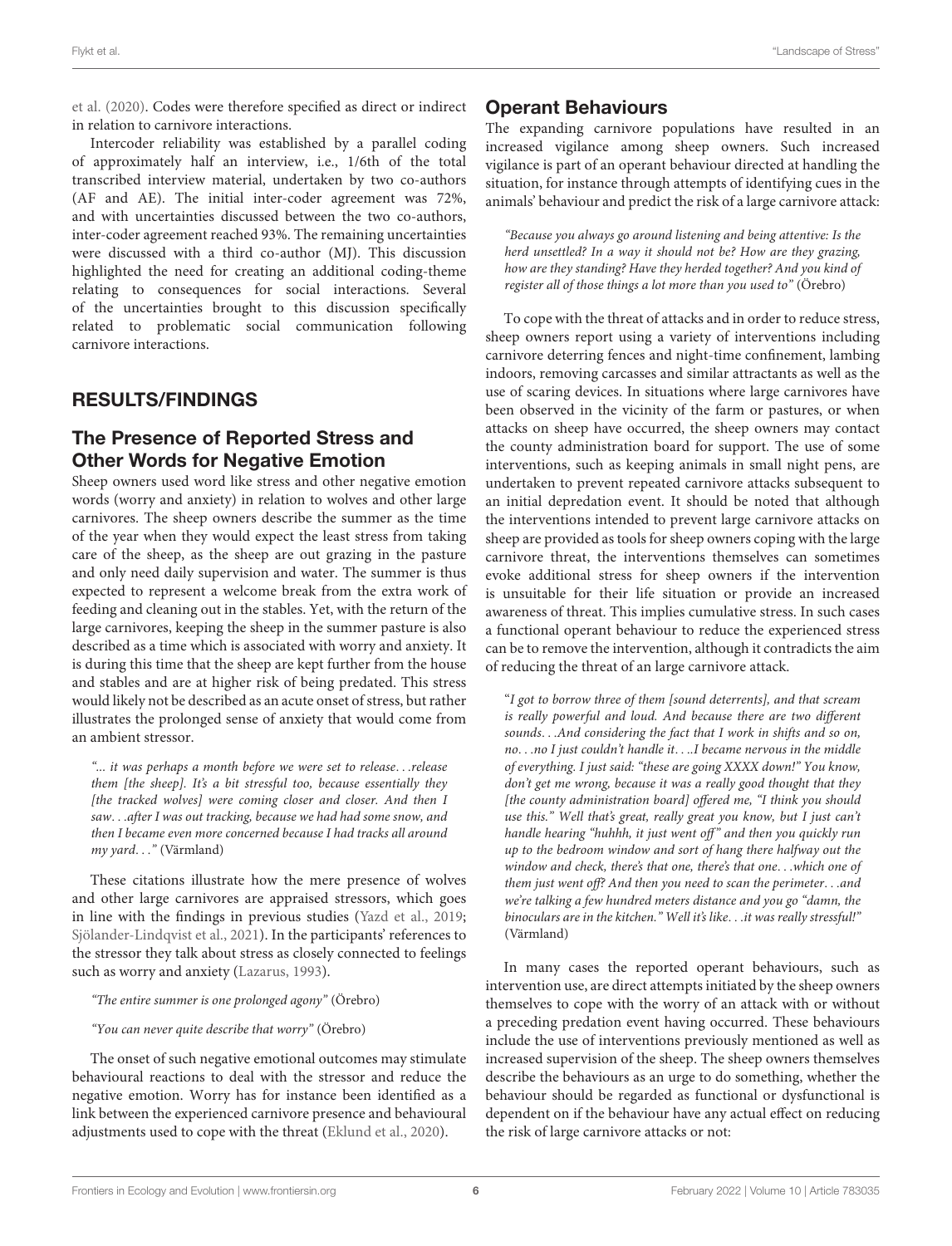"I try to walk with the dogs. I have no idea if it matters but I think that if they [the wolves] walk here, then at least it might smell of dogs. Around the pastures like that, when I'm out walking them anyway – [Do they care about it?] – I have no idea" (Örebro)

"Every night, when I need to take the dogs out for a walk anyway, I walk around the entire yard. But it's really just my own belief that it might leave behind some tracks that will prevent something [large carnivores] from entering. I don't have any proof that it works or not though. But I do it anyway since I'm going out anyway, I might as well walk around. . ." (Uppsala)

Operational behaviours are here viewed as the use of different interventions. For example, putting up carnivore deterring fences and having the livestock indoors during the night. These behaviours, aiming at reducing the possibility of a wolf attack decreased stress, albeit moderately.

# Non-operant Behaviours

Some of the behavioural responses that sheep owners employ to reduce the onset of stress cannot clearly be defined as operant behaviours. One example would be to, refrain from a earning a desired income from rental grazing on other people's land. Such "business" is considered a potential income and an opportunity to contribute to maintaining an open landscape outside of the own property. However, letting the sheep graze on someone else's land also implies less control over the well-being of the sheep, and the worry prevents the owners from letting the sheep go. This behaviour corresponds to changes in strategies to avoid the stressor in the [Fanselow and Lester](#page-9-1) [\(1988\)](#page-9-1) model for threat imminence. The mere knowledge that a threat may occur results in a changed behavioural pattern, in this case to not have the livestock too far from oneself. Without the perceived risk of large carnivores attacking the animals there would be no reason to refrain from letting the sheep for rental grazing. Further non-operant behaviours may include calling the appropriate authorities simply to express the experienced anger and frustration. This behaviour does not directly handle the situation with the wolves but may be explained by the fact that imminent threats reduce the blood flow in the prefrontal cortex, [\(Garcia et al.,](#page-9-27) [1999\)](#page-9-27) thereby reducing the possibilities for elaborated mental activity. The need for action might be larger than any premeditated idea with the phone call to the authorities. However, if the phone call could result in a calm discussion about possible and acceptable interventions, it might turn into an operant behaviour.

Some behavioural responses to the negative emotions and stress are clearly non-operant in relation to handling the threat of a large carnivore attack on the sheep. Coding of the interview material revealed a social dimension of such behavioural expressions, either as emotional outbursts or as the anxiety of stirring up a fuss. The negative emotions and stress may thus have indirect consequences for social relations, and examples were provided for such social interactions with partners, peers, and authorities:

"Well it is the county administrative board that. . .serve us [information about interventions]. When I'm pissed off then I call them" (Örebro)

"...but when he came home then he [partner] says – I don't dare to tell you this" –"We...I think we had a wolf in front of us on the track. . ." (Värmland)

Another non-operant response for dealing with the stress that large carnivore situations evoke can be to use humour to distance oneself from the impact that the situation has had. Although this behaviour is non-operant for dealing with an actual carnivore-sheep interaction situation, it could provide a means to deal with the emotional onset and generate a sense of control in the social (interview) setting. During the interviews, humour was repeatedly used when describing stressful situations with large carnivores, as sheep owners were highlighting the absurdness of behaviours and reactions, evoking laughs and giggles in the focus group. Anthropomorphism was used to describe wolves with names or behaviours. When talking about self-experienced negative events or being exposed to unpleasant stimuli people might smile, or even laugh [\(Marci et al.,](#page-10-19) [2004;](#page-10-19) [Ansfield,](#page-9-34) [2007;](#page-9-34) [Hess and Bourgeois,](#page-9-35) [2010;](#page-9-35) [Flykt et al.,](#page-9-36) [2021\)](#page-9-36). Thus, using humour when talking about large carnivores may be a form of emotion regulation [\(Gross,](#page-9-37) [1998\)](#page-9-37).

"And I've seen wolf, so I have! Yeah, I was going out. . .yes in a crossing at home. . .I was driving to a hockey game, that's when I met what was Mr. Wolf. That's a bit so. . ." (Värmland)

"They [wolves] are so scared. We've seen them. They are, well they don't get off the road. Because we have...They're...if there are two poles like this they don't like to go between two poles like this. . .because maybe they think there's wire between them. Really scared. They walk past and say "howdy howdy" to the sheep and it's not like. . .Yeah but seriously. . .yeah we've seen them. They stood outside and watched when the friend [the sheep dog] herded sheep inside the fence. They were standing on the road like this and were kind of checking like "oooh, that's exciting." But I mean, if they come inside and start taking, then there is no fence that will be able to stop them" (Örebro)

Using humour when talking about pressing matters is nonoperational as it will not handle the problem per se. However, it might be a way of emotion regulation (see e.g., [Gross,](#page-9-37) [1998\)](#page-9-37) to reduce the intensity of negative emotions. Thus, a humoristic approach should probably not be regarded as that the situation being fun or even as the retrospective aspects of being amusing, but rather as a way to handle the situation without being overwhelmed with negative feelings.

# Cognitive Effects

The interview material revealed some examples of how the potential carnivore presence and interaction generated cognitive stress responses among sheep owners, particularly in relation to attention/concentration, potential effects on the memory [\(Kausche and Schwabe,](#page-9-25) [2020\)](#page-9-25), and lack of cognitive restoration. Effects on learning and decision-making as a direct result of carnivore presence were not identified from the interviews in our case study. That is not to say that there are no such aspects of stress in these situations, but rather that associations between wolf activity in the learning or decision-making were not as salient to the interview persons as other cognitive effects.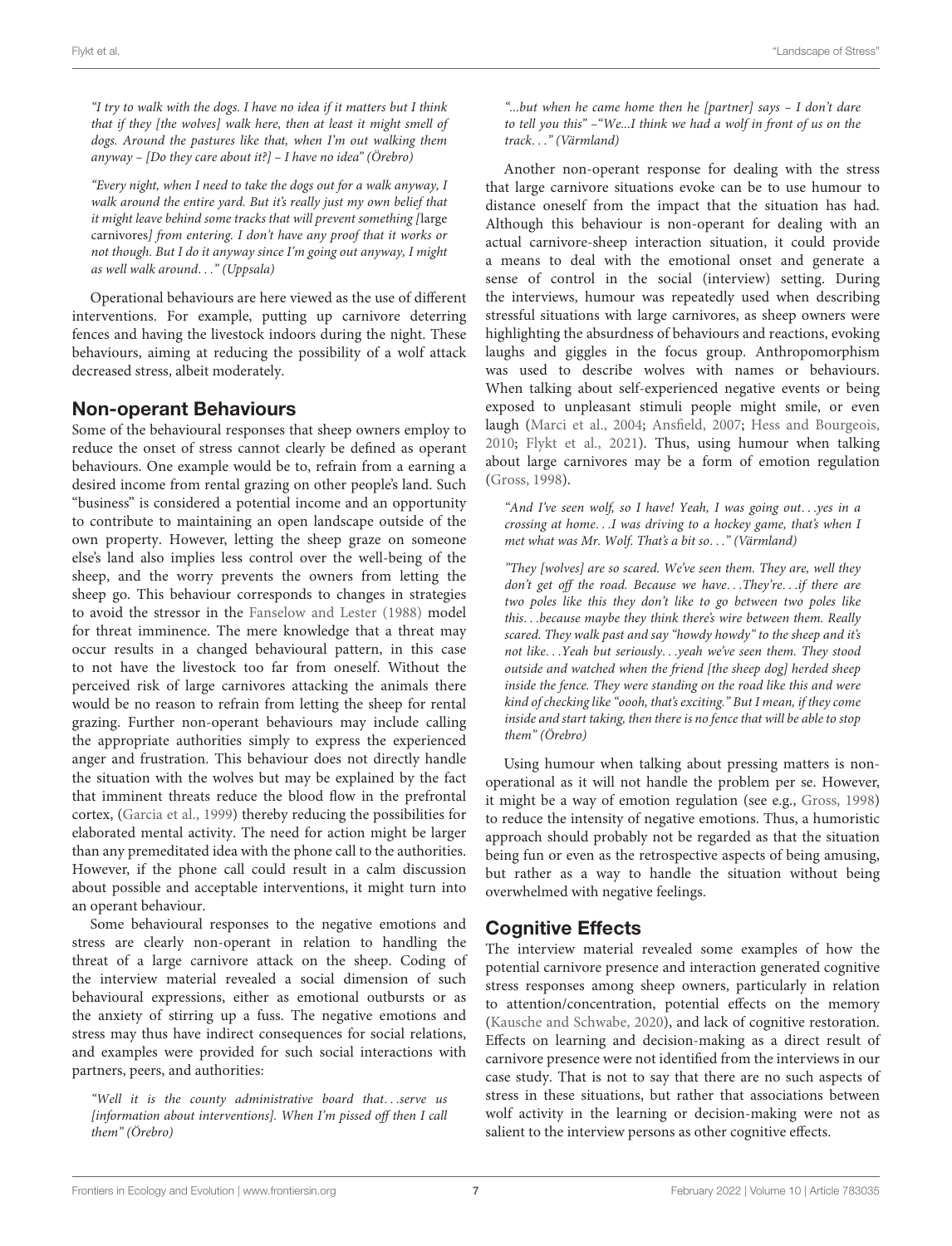One adaptation that sheep owners use to relieve the intruding thoughts and in order to get some sleep is to supervise the sheep during the night as well. By fitting one of the sheep with a collar and bell and keeping the bedroom windows open, the sheep owners attempt to keep their attention on the sheep herd's movements when they are sleeping also. A sheep owner pointed out that while this may have consequences for the quality of sleep (and cognitive restoration) at least then there is some sleep.

"Starting when the sheep are let out in the pasture, then <sup>∗</sup>participant<sup>∗</sup> and <sup>∗</sup>partner<sup>∗</sup> sleep with open windows, and open doors. No, but the windows are open. And it. . . then it depends on which side of they yard they are at. And it's because we put a bell on one of the ewes. And we do that partly to hear what sound it makes, and you do that even while you are sleeping. So I don't know how well you sleep, but at least you sleep. But you do hear it, yeah you do. If it moves, and then it's supposed to. . .well it makes a certain sound when they are just grazing. And if it's quiet it means they are lying still. And if it starts sounding an awful lot like this, then it means you need to get up to check on what's going on? (Laughter) And you wake up.

The vigilance for sounds of wolf presence indicates that intrusive thoughts are easily triggered and that some sheep owners in the interview materials were sensitised to certain sounds. With such sensitisation triggering potential catastrophic appraisals and intrusive thoughts, cognitive restoration would be hard to achieve. That sensitisation to certain aspects of the environment occurs are essential for most mammals, humans are no exception. However, if the triggers are not specific enough, many sounds trigger an orientation toward the sound, which may have accumulative negative effects over time (see e.g., [Lovibond](#page-10-20) [et al.,](#page-10-20) [1993\)](#page-10-20).

# Somatic/Physiological Effects

Some examples of sheep owners experiencing a physiological activation or consequences of physiological activation were provided in the interviews. These included a sense of feeling bad or experiencing a stomach ache at times of stress or negative emotions, also associated with a lack of cognitive restoration.

"It's like a lump in the stomach when we release the animals. Yeah, and that anxiety can never be described. And I don't think any animal owner can say that it's calm and pleasurable anymore. . ." (Örebro)

"I'm retiring now. And now I've waited many years to see if my daughters, or one of them, would like to take over. And then I just got to a point where I thought. . ..no, I don't want any of my daughters to take over. It's devastating. They...they'll go under. It's not possible. They can't take over. They will not be able to cope with it, physically psychologically that is. It's insane" (Örebro)

# GENERAL DISCUSSION AND **CONCLUSION**

The application of a theoretical framework, based in the established basic psychological research on stress, reveals that sheep owners in focus group discussions about large carnivores describe the presence of wolves and other large carnivores primarily as an ambient stressor. In similar contexts the effects have previously been addressed as intangible or psycho-social effects of large carnivores [\(Kansky and Knight,](#page-9-12) [2014;](#page-9-12) [Sjölander-](#page-10-9)[Lindqvist et al.,](#page-10-9) [2021\)](#page-10-9), which we are able to describe in more detail from a basic psychological perspective. Owning sheep in a large carnivore area appears to imply stress of a relatively low intensity, but that is present over a prolonged period, i.e., an ambient stressor. This on top of many other stressors of daily life for farmers and animal owners will accumulate stress, especially if the potential to take action to safeguard the animals and/or the opportunities to obtain relief and restoration are limited [\(Evans](#page-9-19) [et al.,](#page-9-19) [2012\)](#page-9-19). The sheep owners reported such alarming, but not surprising, experiences as the constant perception of threat that the wolves represent. This is particularly evident during summer times when the sheep owners' anxiety may cause reduced possibility for cognitive restoration. Although stress induced by wolves may be the onset of acute stress in response to a single event, for example in case of an attack, it seems highly relevant to take the perspective of cumulative stress.

In the literature on "landscape of fear" (e.g., [Laundré et al.,](#page-9-5) [2001\)](#page-9-5) predators are understood to have a similar impact on co-occurring species, i.e., they elicit fear not only through direct interactions and predation, but also indirectly by causing vulnerable prey to reallocate time toward safer, but from an energetic and reproductive point of view less preferred, options. Here we show that the same effect may also apply to humans, in our case study illustrated by sheep farmers in the Swedish wolf range. While natural prey may reallocate time to spend more time on the lookout for approaching carnivores, sheep farmers may keep their windows open to listen for unsettled herds. While prey animals may move into open fields with hesitance, sheep owners experience a lump and anxiety in their stomach when releasing their sheep in the field. Although the indirect effect of carnivore presence is similar for humans and natural prey species alike [\(Clinchy et al.,](#page-9-38) [2013\)](#page-9-38), for humans it may be more appropriate to use the term "landscape of stress" to illustrate the indirect effects on, for instance, sheep owners' everyday life. Even though humans are not directly comparable to other species in some ways, all mammals share much resemblance and millions of years of evolution (see [Nesse et al.,](#page-10-0) [2016\)](#page-10-0). It is therefore highly plausible that psychological understandings of different domains of human stress responses, such the one presented here, are helpful to further understand reactions and behaviour in a framework of the ecology of fear.

The unique contribution of the present work is that our analysis goes beyond reported stressors and stress, and makes use of a psychological theoretical framework adapted to provide a detailed description of different domains of stress responses. Behaviours, operational as well as non-operational, somatic/physiological reactions, and cognitive responses were identified. Drawing on well-established theory on human stress, the framework can be applied also to other human wildlife interactions. A limitation of our work is that it is solely based on interviews. It might be that reports on behaviour are more easily communicated and therefore reported in a group discussion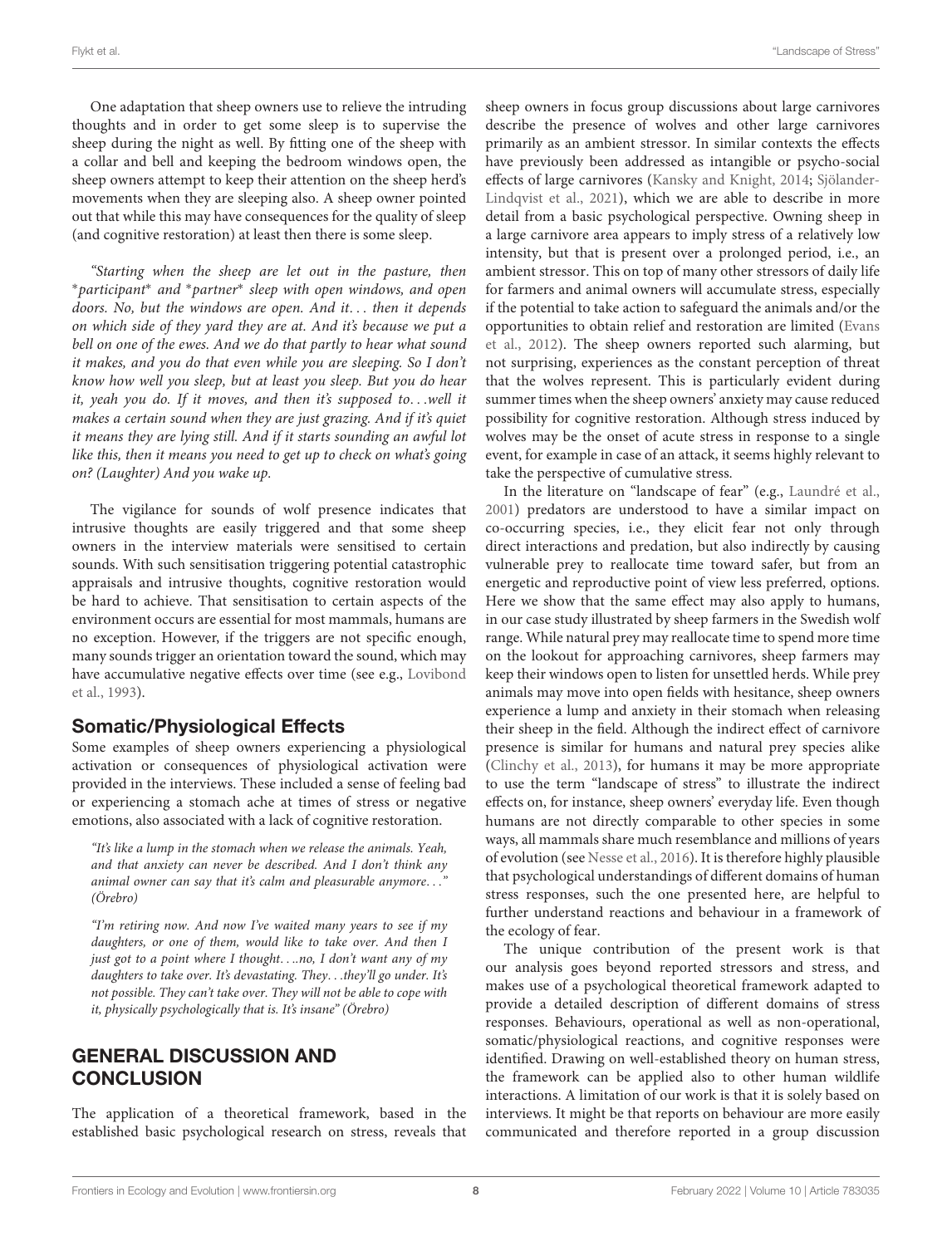than somatic/physiological reactions or cognitive responses. Psychology offers a broad range of standardised methods used to capture stress responses in the domains of somatic/physiological reactions, such as cardiovascular measures, and cognitive effects. Further studies would benefit from complementing interviews with established questionnaire batteries, cognitive tests and physiological measures. The distinctions of the sheep owners stress responses into the three domains helps to more closely tie the cumulative stress in response to large carnivores to the psycho-physiological processes involved. It thereby becomes possible to gain a more nuanced understanding of the potential health and well-being outcomes for sheep owners in wolf/large carnivore areas.

The "landscape of stress" for sheep owners when coexisting with wolves and other large carnivores suggest that sheep owners' behaviour is somewhat similar to behaviour described for prey in the ecology of fear [\(Laundré et al.,](#page-9-5) [2001\)](#page-9-5). They respond to the carnivore presence and change their behaviours in accordance with the experienced probability of a predator attack. Such changes will be adaptive as long as the behavioural changes are proportional to the probability of an encounter. One emerging question is if the landscape of stress is similar to the landscape of fear based on the cognitively elaborated appraisals made by humans involving higher cognitive functioning as well as cognitive bias. That is, despite the possibility to logical reasoning there is no need that these higher mental processes should overrule evolutionary more old processes. Humans might overestimate the probability of an encounter or attack and thus have stronger responses than necessary based on the actual probability. It should be noted that all anxiety disorders are to the ground an overestimation of threat encounters, and the lifetime prevalence of anxiety disorders in humans is >30% [\(Bandelow](#page-9-39) [and Michaelis,](#page-9-39) [2015\)](#page-9-39). This overestimation of threat encounters could involve a number of factors associated with appraisals based on ontogenetic learning coloured by the prevailing vales and norms of their society. Humans will, on the other hand, be much more capable of modifying both their situation and the environment in the landscape of stress to a much larger extent than a prey animal will ever be capable of, thus providing a greater control over the situation. However, the higher cognitive functions in humans also provide opportunity to dwell on the possible ways of dealing with the threat, which might result in a prolonged exposure to intrusive thoughts and elaborations. Such thoughts may act as ambient stressor and to the cumulative stress.

Although the coexistence between humans and large carnivores in multiuse landscapes imply other challenges than those between prey animals and wolves in areas such as Yellowstone national park, there are also striking similarities [\(Clinchy et al.,](#page-9-38) [2013\)](#page-9-38). Here we focus entirely on the responses of the individual farmer to the large carnivore as a stressor, but in a next step, it is also plausible that the responses that sheep owners have to their stress of large carnivores can have consequences or cascading effects on the species composition in the landscape. When sheep farming is closed down, or if sheep are gathered in fields near human settlements, trees, bushes and grasses take over the abandoned grazing areas and the abundance and species richness of flowering plants and

herbs diminish. This can have severe effects for pollinators and biodiversity conservation in the Swedish landscapes [\(Winsa](#page-10-21) [et al.,](#page-10-21) [2017;](#page-10-21) [Rotchés-Ribalta et al.,](#page-10-22) [2018\)](#page-10-22). Interventions to prevent carnivore attacks on sheep may also impact other species, carnivore deterring fences will for instance limit the movements of various medium and large sized wildlife [\(Woodroffe et al.,](#page-10-23) [2014\)](#page-10-23), and livestock guarding dogs may have a local impact on target and non-target wildlife including mesopredators such as foxes and badgers [\(Smith et al.,](#page-10-24) [2020\)](#page-10-24). Thus, the landscape of stress could, just like the landscape of fear, imply cascading effects for biodiversity and species richness/abundance on a landscape level. Moreover, also social processes may be altered in the landscape of stress. It can be speculated that time for nurturing social relationships decrease, the social interaction with family members might get tense due to underlying stress [\(Novaco et al.,](#page-10-25) [1991\)](#page-10-25), and in turn breaking down relationships. Another possible social effect of the landscape of stress might be more intense polemic interactions between different interest groups. By incorporating psychological theory with an ecological concept, we can better understand the systems in which humans and carnivores live. These are not separate worlds, but rather they are depicted by different scientific perspectives providing multiple views of one system, where interactions occur and where carnivores influence humans and humans influence carnivores [\(Carricondo-Sanchez et al.,](#page-9-6) [2020\)](#page-9-6) at some level of coexistence. This type of interdisciplinary understanding of coexistence provides a starting point for the new century of wolf conservation.

This study shows that stress affects behaviours, cognitions, and physiological activity and that this becomes apparent even when the focus is not on stress. Apart from introspection of experience of states that humans would label stress, this study show that other sources of information are available for gaining a more nuanced picture of stress responses. Thus, this indicates that investigation of stress responses could and should address all components of stress. Despite that humans by some are considered as more cognitively developed, some basic psychological processes could be parallel to processes in other mammals. In the present case that a landscape of fear in prey animals can transpose to a landscape of stress for sheep owners in wolf areas.

#### DATA AVAILABILITY STATEMENT

The data analysed in this study is subject to the following licenses/restrictions: Anonymised and transcripted group interview data in Swedish could be granted for appropriate purposes. Requests to access these datasets should be directed to JF, [Jens.Frank@slu.se.](mailto:Jens.Frank@slu.se)

## ETHICS STATEMENT

Ethical review and approval was not required for the study on human participants in accordance with the Local Legislation and Institutional Requirements. Written informed consent was obtained from the patients/participants.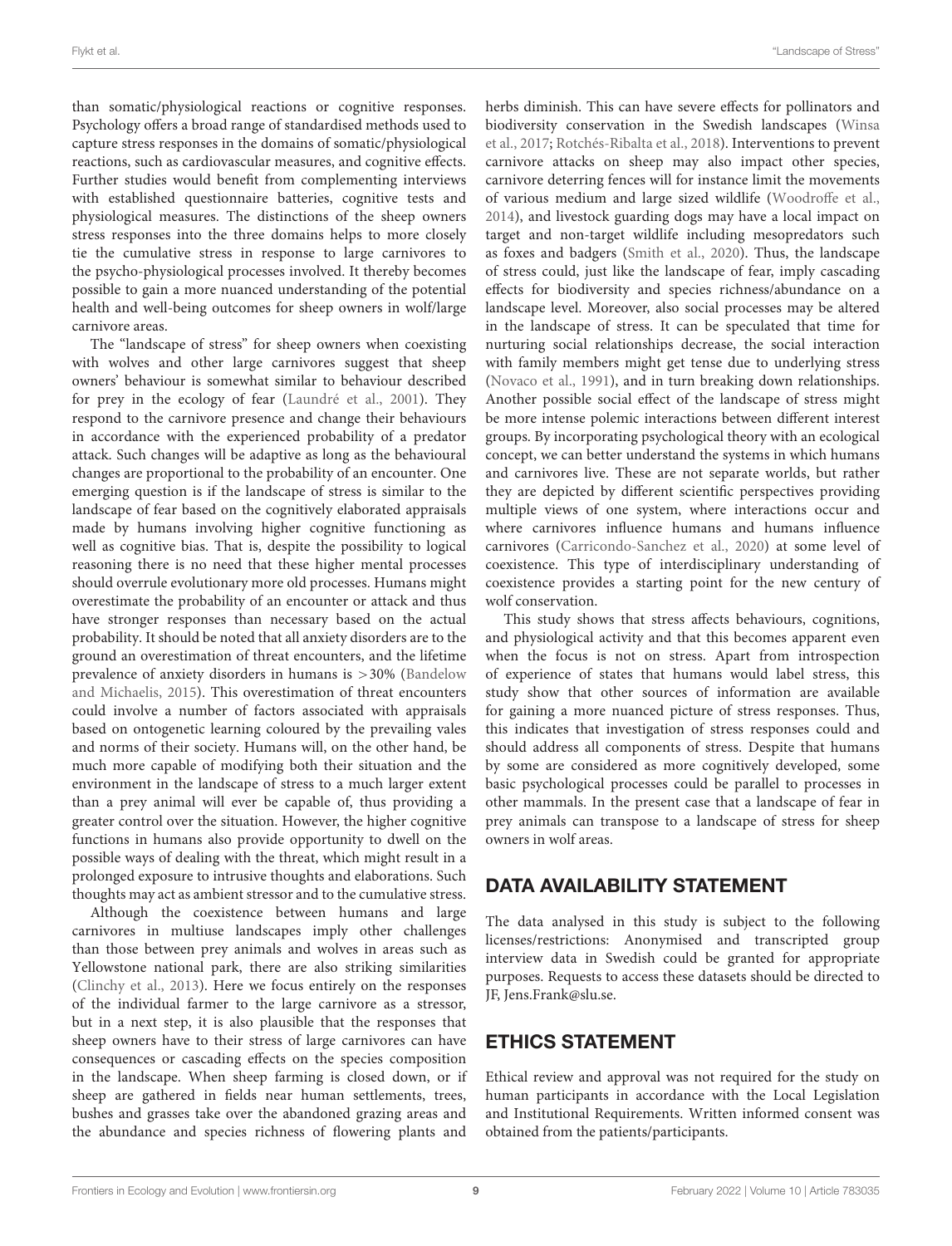## AUTHOR CONTRIBUTIONS

AF and AE drafted the different parts of the first version of the manuscript. All authors have rewriting and restructuring the first draft to its present form.

# **REFERENCES**

- <span id="page-9-0"></span>Adolphs, R. (2013). The Biology of Fear. Curr. Biol. 23, R79–R93. [doi: 10.1016/j.](https://doi.org/10.1016/j.cub.2012.11.055) [cub.2012.11.055](https://doi.org/10.1016/j.cub.2012.11.055)
- <span id="page-9-32"></span>Åkerstedt, T., Orsini, N., Petersen, H., Axelsson, J., Lekander, M., and Kecklund, G. (2012). Predicting sleep quality from stress and prior sleep–a study of day-today covariation across six weeks. Sleep Med. 13, 674–679. [doi: 10.1016/j.sleep.](https://doi.org/10.1016/j.sleep.2011.12.013) [2011.12.013](https://doi.org/10.1016/j.sleep.2011.12.013)
- <span id="page-9-34"></span>Ansfield, M. E. (2007). Smiling when distressed: when a smile is a frown turned upside down. Pers. Soc. Psychol. Bull. 33, 763–775. [doi: 10.1177/](https://doi.org/10.1177/0146167206297398) [0146167206297398](https://doi.org/10.1177/0146167206297398)
- <span id="page-9-10"></span>Arnold, M. B. (1960). Emotion and Personality. Vol. I: Psychological Aspects; Vol. II: Neurological and Physiological Aspects. New York, NY: Columbia University Press
- <span id="page-9-24"></span>Azrin, N. H., Hutchinson, R. R., and Hake, D. F. (1967). Attack, avoidance, and escape reactions to aversive shock. J. Exp. Anal. Behav. 10, 131–148.
- <span id="page-9-39"></span>Bandelow, B., and Michaelis, S. (2015). Epidemiology of anxiety disorders in the 21st century. Dialogues Clin. Neurosci. 17, 327–335. [doi: 10.31887/DCNS.2015.](https://doi.org/10.31887/DCNS.2015.17.3/bbandelow) [17.3/bbandelow](https://doi.org/10.31887/DCNS.2015.17.3/bbandelow)
- <span id="page-9-18"></span>Baum, A., Singer, J. E., and Baum, C. S. (1982). "Stress and the environment," in Environmental Stress, ed. G. W. Evans (Cambridge: Cambridge University Press), 15–74.
- <span id="page-9-30"></span>Bird, E. I, Wilson, V. E., and Blanchard, E. B. (1985). Characteristics of stress clinic attendees. Biofeedback Self Regul. 10, 343–348. [doi: 10.1007/BF00999264](https://doi.org/10.1007/BF00999264)
- <span id="page-9-28"></span>Boucsein, W. (1992). Electrodermal Activity. New York, NY: Plenum Press, 284– 285.
- <span id="page-9-31"></span>Brobeck, E., Marklund, B., Haraldsson, K., and Berntsson, L. (2007). Stress in children: how fifth-year pupils experience stress in everyday. Scand. J. Caring Sci. 21, 3–9. [doi: 10.1111/j.1471-6712.2007.00445.x](https://doi.org/10.1111/j.1471-6712.2007.00445.x)
- <span id="page-9-4"></span>Brown, J. S., Laundré, J. W., and Gurung, M. (1999). The ecology of fear: optimal foraging, game theory, and trophic interactions. J. Mammal. 80, 385–399. [doi:](https://doi.org/10.2307/1383287) [10.2307/1383287](https://doi.org/10.2307/1383287)
- <span id="page-9-33"></span>Cardoso, J., and Ramos, C. (2018). Outcomes of exposure to trauma relationship between childhood trauma and sleep disturbances: the role of perceived stress as a mediator. J. Aggress. Maltreat. Trauma 27, 1075–1089. [doi: 10.1080/10926771.](https://doi.org/10.1080/10926771.2018.1501628) [2018.1501628](https://doi.org/10.1080/10926771.2018.1501628)
- <span id="page-9-6"></span>Carricondo-Sanchez, D., Zimmermann, B., Wabakken, P., Eriksen, A., Milleret, C., Ordiz, A., et al. (2020). Wolves at the door? Factors influencing the individual behavior of wolves in relation to anthropogenic features. Biol. Conserv. 244:108514. [doi: 10.1016/j.biocon.2020.108514](https://doi.org/10.1016/j.biocon.2020.108514)
- <span id="page-9-38"></span>Clinchy, M., Sheriff, M. J., and Zanette, L. Y. (2013). The ecology of stress – Predator-induced stress and the ecology of fear. Funct. Ecol. 27, 56–65. [doi:](https://doi.org/10.1111/1365-2435.12007) [10.1111/1365-2435.12007](https://doi.org/10.1111/1365-2435.12007)
- <span id="page-9-2"></span>Davis, M. (1996). "Fear-potentiated startle in the study of animal and human emotion," in Emotion. Interdisciplinary Perspectives, eds R. D. Kavanaugh, B. Zimmerberg, and S. Fein (Mahwah, NJ: LEA), 61–89.
- <span id="page-9-11"></span>Eklund, A., Flykt, A., Frank, J., and Johansson, M. (2020). Animal owners' appraisal of large carnivore presence and use of interventions to prevent carnivore attacks on domestic animals in Sweden. Eur. J. Wildlife Res. 66:31. [doi: 10.1007/s10344-](https://doi.org/10.1007/s10344-020-1369-0) [020-1369-0](https://doi.org/10.1007/s10344-020-1369-0)
- <span id="page-9-17"></span>Evans, G. W. (1996). Human well-being and the built environment. Int. J. Psychol. 31:5053.
- <span id="page-9-19"></span>Evans, G. W., Becker, F. D., Zahn, A., Bilotta, E., Alyssa, M., and Keesee, A. M. (2012). Capturing the ecology of workplace stress with cumulative risk assessment. Environ. Behav. 44, 136–154. [doi: 10.1177/0013916510389981](https://doi.org/10.1177/0013916510389981)
- <span id="page-9-21"></span>Fanselow, M. (1994). Neural organization of the defensive behavior system responsible for fear. Psychon. Bull. Rev. 1, 429–438. [doi: 10.3758/BF03210947](https://doi.org/10.3758/BF03210947)
- <span id="page-9-1"></span>Fanselow, M. S., and Lester, L. S. (1988). "A functional behavioristic approach to aversively motivated behavior: predatory imminence as a determinant of the

# FUNDING

This research was supported by the Swedish Research Council for sustainable development FORMAS grants 2019-00709 and 215- 2013-817.

topography of defensive behavior," in Evolution and Learning, eds R. C. Bolles and M. D. Beecher (Mahwah, NJ: Lawrence Erlbaum Associates, Inc), 185–212.

- <span id="page-9-3"></span>Fernandes, O. Jr., Portugal, L. C. L., Alves, R. C. S., Campagnoli, R. R., Mocaiber, I., David, I. P. A., et al. (2013). How you perceive threat determines your behavior. Front. Hum. Neurosci. 7:632. [doi: 10.3389/fnhum.2013.00632](https://doi.org/10.3389/fnhum.2013.00632)
- <span id="page-9-15"></span>Feuerstein, M., Labbé, E. E., and Kuczmierczyk, A. R. (1986). Health Psychology: A Psychobiological Perspective. New York, NY: Plenum Press.
- <span id="page-9-26"></span>Flykt, A., and Bjärtå, A. (2008). The time course of resource allocation in spiderfearful participants during fear reactions. Cogn. Emot. 22, 1381–1400. [doi: 10.](https://doi.org/10.1080/02699930701799603) [1080/02699930701799603](https://doi.org/10.1080/02699930701799603)
- <span id="page-9-36"></span>Flykt, A., Hörlin, T., Linder, F., Wennstig, A.-K., Sayeler, G., Hess, U., et al. (2021). Exploring emotion recognition and the understanding of others' unspoken thoughts and feelings when narrating self-experienced emotional events. J. Nonverbal Behav. 45, 67–81. [doi: 10.1007/s10919-020-00340-4](https://doi.org/10.1007/s10919-020-00340-4)
- <span id="page-9-22"></span>Flykt, A., Johansson, M., Karlsson, J., Lindeberg, S., and Lipp, O. V. (2013). Fear of wolves and bears: physiological responses and negative associations in a Swedish sample. Hum. Dimens. Wildlife 18, 416–434. [doi: 10.1080/10871209.](https://doi.org/10.1080/10871209.2013.810314) [2013.810314](https://doi.org/10.1080/10871209.2013.810314)
- <span id="page-9-8"></span>Frank, J., Johansson, M., and Flykt, A. (2015). Public attitude towards the implementation of management actions aimed at reducing human fear of brown bears and wolves. Wildlife Biol. 21, 122–130. [doi: 10.2981/wlb.13116](https://doi.org/10.2981/wlb.13116)
- <span id="page-9-7"></span>Frank, J., Levin, M., Månsson, J., Höglund, L., and Hensel, H. (2021). Viltskadestatistik 2020. Rapport Från SLU-Viltskadecenter 2021-1. St. Louis, MO: SLU<sub>.</sub>
- <span id="page-9-13"></span>Frank, J., Månsson, J., and Höglund, L. (2019). Skador av fredat vilt på tamdjur, hundar och gröda. SLU-Viltskadecenter 2019-1.
- <span id="page-9-27"></span>Garcia, R., Vouimba, R. M., Baudry, M., and Thompson, R. F. (1999). The amygdala modulates prefrontal cortex activity relative to conditioned fear. Nature 18, 294–296. [doi: 10.1038/46286](https://doi.org/10.1038/46286)
- <span id="page-9-16"></span>Glass, D. C., and Singer, J. E. (1972). Urban Stress: Experiments on Noise and Social Stressors. New York, NY: Academic Press.
- <span id="page-9-37"></span>Gross, J. J. (1998). The emerging field of emotion regulation: an integrative review. Rev. Gen. Psychol. 2, 271–299. [doi: 10.1037/1089-2680.2.3.271](https://doi.org/10.1037/1089-2680.2.3.271)
- <span id="page-9-14"></span>Hagen, B. N. M., Albright, A., Sargeant, J., Winder, C. B., Sherilee, L., Harper, S. L., et al. (2019). Research trends in farmers' mental health: a scoping review of mental health outcomes and interventions among farming populations worldwide. PLoS One 14:e0225661. [doi: 10.1371/journal.pone.0225661](https://doi.org/10.1371/journal.pone.0225661)
- <span id="page-9-35"></span>Hess, U., and Bourgeois, P. (2010). You smile - I smile: emotion expression in social interaction. Biol. Psychol. 84, 514–520. [doi: 10.1016/j.biopsycho.2009.11.001](https://doi.org/10.1016/j.biopsycho.2009.11.001)
- <span id="page-9-12"></span>Kansky, R., and Knight, A. T. (2014). Key factors driving attitudes towards large mammals in conflict with humans. Biol. Conserv. 179, 93–105. [doi: 10.1016/j.](https://doi.org/10.1016/j.biocon.2014.09.008) [biocon.2014.09.008](https://doi.org/10.1016/j.biocon.2014.09.008)
- <span id="page-9-25"></span>Kausche, F. M., and Schwabe, L. (2020). Blocking under stress: sustained attention to stimuli without predictive value? Neurobiol. Learn. Mem. 168:107158. [doi:](https://doi.org/10.1016/j.nlm.2020.107158) [10.1016/j.nlm.2020.107158](https://doi.org/10.1016/j.nlm.2020.107158)
- <span id="page-9-20"></span>Kearney, G. D., Rafferty, A. P., Hendricks, L. R., Allen, D. L., and Tutor-Marcom, R. (2014). A cross-sectional study of stressors among farmers in Eastern North Carolina. N. C. J. Med. 75, 384–392. [doi: 10.18043/ncm.75.6.384](https://doi.org/10.18043/ncm.75.6.384)
- <span id="page-9-23"></span>Kozlowska, K., Walker, P., McLean, L., and Carrive, P. (2015). Fear and the defense cascade: clinical implications and management. Harv. Rev. Psychiatry 23, 263–287. [doi: 10.1097/HRP.0000000000000065](https://doi.org/10.1097/HRP.0000000000000065)
- <span id="page-9-29"></span>Kreibig, S. D. (2010). Autonomic nervous system activity in emotion: a review. Biol. Psychol. 84, 394–421. [doi: 10.1016/j.biopsycho.2010.03.010](https://doi.org/10.1016/j.biopsycho.2010.03.010)
- <span id="page-9-5"></span>Laundré, J. W., Hernández, L., and Altendorf, K. B. (2001). Wolves, elk, and bison: reestablishing the "landscape of fear" in Yellowstone National Park, U.S.A. Can. J. Zool. 79, 1401–1409. [doi: 10.1139/cjz-79-8-1401](https://doi.org/10.1139/cjz-79-8-1401)
- <span id="page-9-9"></span>Lazarus, R. S. (1993). "Why we should think of stress as a subset of emotion," in Handbook of Stress: Theoretical and Clinical Aspects, eds L. Goldberger and S. Breznitz (New York, NY: Free Press), 21–39.